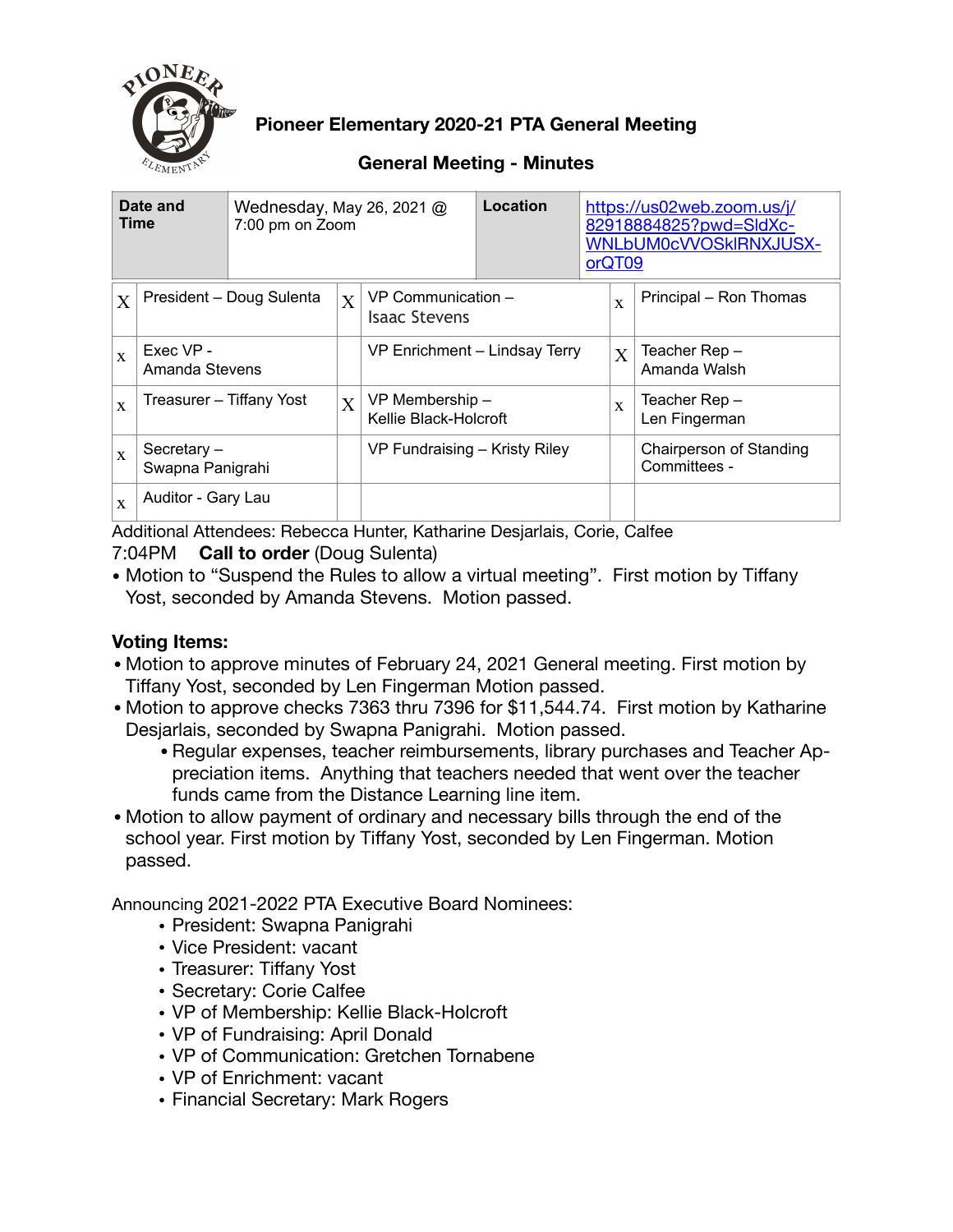- Auditor: Gary Lau
- Chair of Standing Committees: vacant

### **Principals Report** (Ron Thomas)

- Putting the final touches on the SPSA. That will be presented to staff and given the final stamp of approval by the School Site Council before being sent on to the Board
- Push to get library books back by this Friday from teachers and families. School will be sending out slips noting any overdue library books.
- 6th grade celebration planned as a modified version of Julius Caesar Day.
- Looking forward to a 2021/22 school year with in person instruction!

Q: Will there be a PE teacher next year? There will not be. Students will engage in PE but there will not be a PE teacher.

### **Teacher's Report** (Amanda Walsh, Len Fingerman)

Amanda Walsh

Mrs. Vigue: Appreciation for all the ways PTA has been encouraging this year. Mrs. Jimenez-Pepper - appreciated all of the additional distance learning funds available

Mrs. Sodergren - Thank you for the thoughtful and time consuming things that have happened this month like re-imagining the Dog Dash and organizing books.

Teachers are getting ready for report cards. Had a very successful fire safety and lock down drills recently, and we were very appreciative of Mr. Thomas' emails and walkthru/talk-thru in person. Feels like we just started and are now wrapping everything up - feels like two separate years!

### Len Fingerman

Thank you for the donuts in the staff room! All of the teachers are so grateful for everything the PTA has done especially this year know we can count on the support financially and every other way.

### **Reports from Officers**

### **President (Doug Silent)**

- Active4me has been going really well/ parents scanning every morning. Dao is doing a great job with all of the prizes and organization for this year. We are looking for a new Active4Me chair next year because she will not be able to do it.
- Dog Dash raised \$10,460 with several days left for donations. We have met our \$10,000 goal already that will be going towards real world stuff that students and teachers will really benefit from. Students are really excited to keep the tradition going this year. PTA has gone to all of the classrooms to announce it, and the kids are excited about getting popsicles and a Kona Ice for the top fundraising classroom. Also have donations from YoloBerry, Davis Creamery and Baskin-Robbins - have been trying to get the local businesses to help out. We can use volunteers for Dog Dash on that Tuesday and Wednesday; have a sign-up genius out. Want to do everything as bare bones as possible so we don't pack the school with people. Doug will be Perry one day!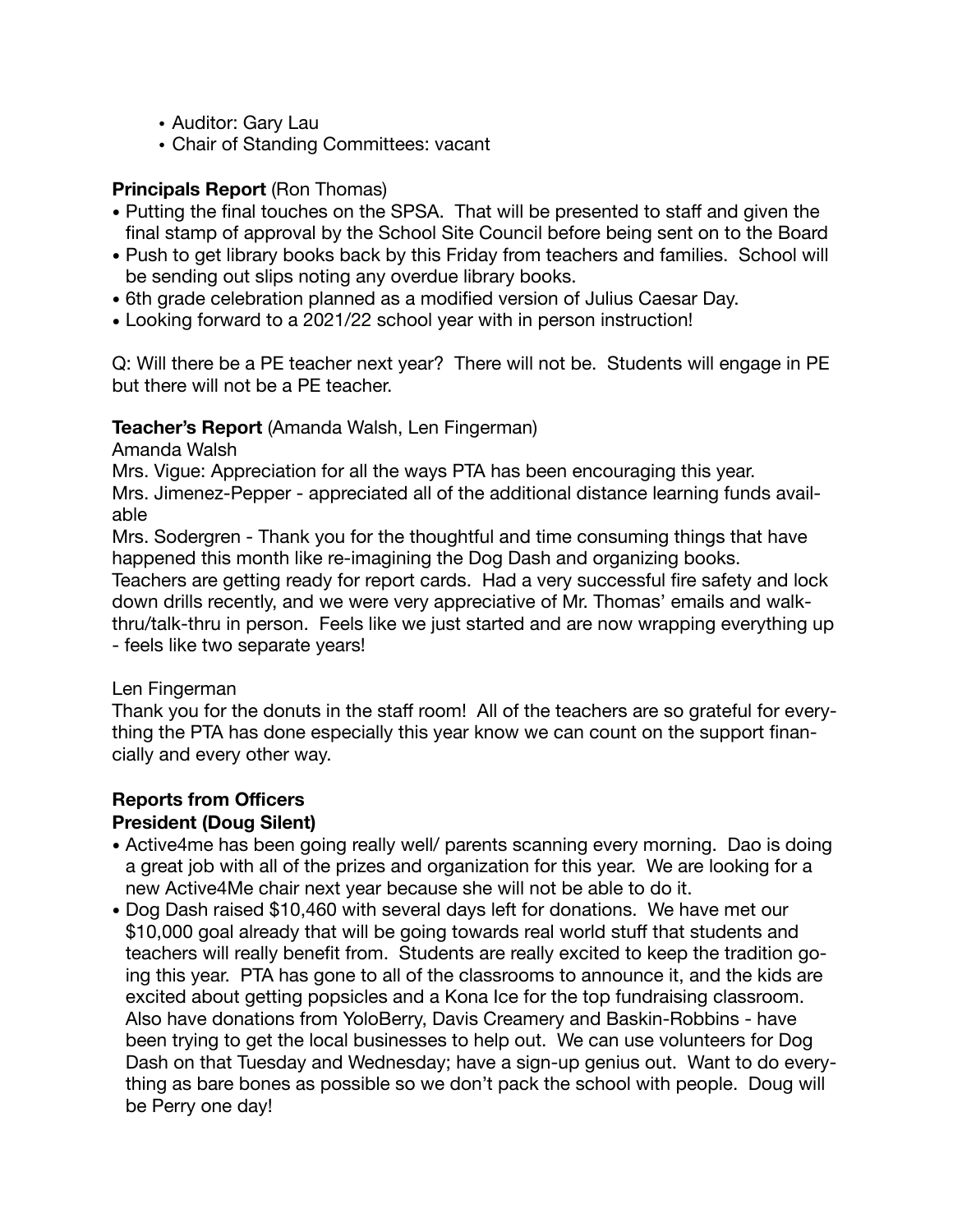• 6th grade celebration - as a PTA we are around to help/support with whatever needs to be done.

### **Executive VP (Amanda Stevens)**

- School beautification event the weekend before school started. Quite a few families came out, pulled weeds etc. It would be great to do it again, but next time PTA should get a dumpster from Recology specifically for weeds. A lot of the chalk drawings are still there!
- Healthy Davis Together joined the district-wide meeting asking how to incentivize kids to test. Things are still being decided on the fly. Elementary level - given a raffle card they put their name on with boxes at school and community testing centers. All of the Pioneer tickets will go to Principal Thomas on June 7th. We are to announce the winner and award the prizes on that date. We would like to make a video of the raffle drawing for transparency and show during the Wednesday announcements. District wide, testing went up 53% since the incentives were announced last week.

**Q**: Will there be in-person on-site availability to sign-up children for testing? We don't know the planning for that currently. The schools that had this available are not necessarily the ones with higher testing. There are many changes being discussed by HDT to make the situation better. They would like to continue to have testing next school year, but what exactly they are going to do we don't know yet. Mr. Thomas has really seen an uptick in excitement once the incentives were announced. Teachers will also be rewarded for testing with drawings for \$10 gift cards to a local business.

### **Treasurer (Tiffany Yost)**

- Bank Balance 5/26/21 is \$60,081.95 including an additional \$10 from Totem and \$91 from Amazon that were not included on the Bank Balance report for the meeting today. Looking at the Budget vs. Actual, everything is within parameters. The Miscellaneous line item is so high because of the dining fundraisers and the shoe recycling.
- Dog Dash hoping to reach the \$15,000 in donations we had budgeted for in the beginning of the year.
- Planning that there will be about a dozen checks to write before our next special meeting. Teachers have been given a deadline of 5/31 to submit reimbursements. \$20,000 check to be written to the school for the school play, classified staff for next year, intramural supervisor. This will combine with the money given last year so the school will have the personnel on campus they need for next year.
- Still haven't received a bill for Sly Park Virtual Field Trip if it doesn't come in by June 8th we won't be paying that bill until Sept/Oct of this year. We can't pay any bills until we approve a budget.
- Library knows that we will be helping fund books for the coming year.
- We had to shut down outdoor free library due to vandalism. So happy for the months it was up and how well used it was during this year. Teachers have been able to take whatever of those books they would like for their classrooms. We will be getting rid of all of those books by Friday. Preschool/Board books will be donated to the Yolo Crisis Nursery in Davis.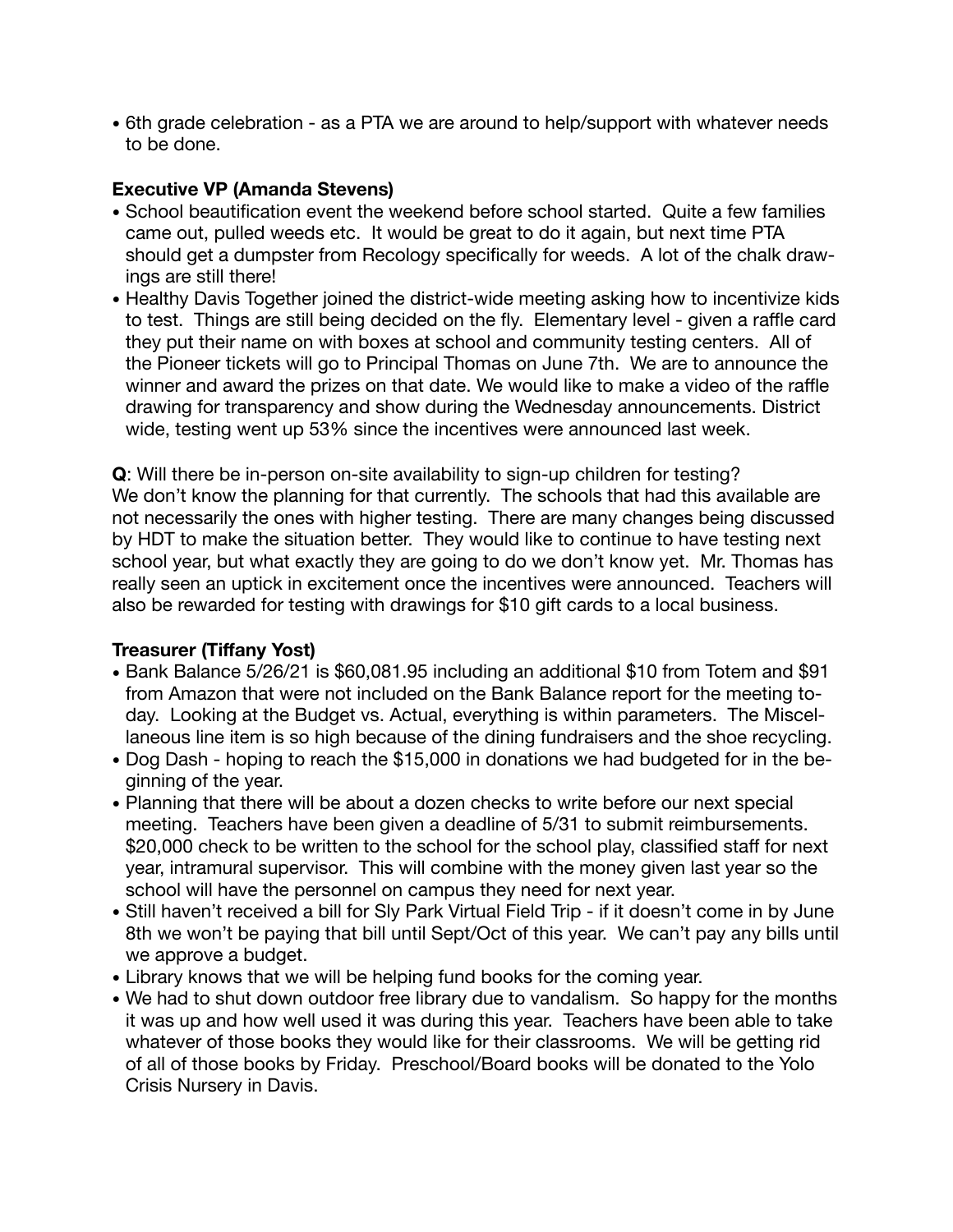# **Pioneer Elementary School PTA Budget vs. Actuals: 2020-2021 Pioneer budget - FY21 P&L**

**July 2020 - June 2021**

|                                              | <b>Total</b> |             |    |               |     |              |                         |
|----------------------------------------------|--------------|-------------|----|---------------|-----|--------------|-------------------------|
|                                              |              | Actual      |    | <b>Budget</b> |     |              | over Budget % of Budget |
| Income                                       |              |             |    |               |     |              |                         |
| <b>Bank Balance-Beginning of Year</b>        |              |             |    | 50,000.00     |     | $-50,000.00$ | $0.00\%$                |
| Climate                                      |              |             |    |               |     | 0.00         |                         |
| <b>School Directory</b>                      |              |             |    | 200.00        |     | $-200.00$    | $0.00\%$                |
| <b>Spirit Wear</b>                           |              | 349.00      |    | 1,300.00      |     | $-951.00$    | 26.85%                  |
| Yearbook                                     |              | 35.00       |    | 300.00        |     | $-265.00$    | 11.67%                  |
| <b>Total Climate</b>                         | \$           | 384.00      | \$ | 1,800.00      | -\$ | 1,416.00     | 21.33%                  |
| <b>Contributed support</b>                   |              |             |    |               |     | 0.00         |                         |
| <b>Miscellaneous General Donations</b>       |              | 914.74      |    | 100.00        |     | 814.74       | 914.74%                 |
| <b>Teacher Lunches</b>                       |              |             |    | 300.00        |     | $-300.00$    | $0.00\%$                |
| <b>Total Miscellaneous General Donations</b> | \$           | 914.74      | \$ | 400.00        | \$  | 514.74       | 228.69%                 |
| <b>Total Contributed support</b>             | \$           | 914.74      | \$ | 400.00        | \$  | 514.74       | 228.69%                 |
| <b>Earned revenues</b>                       |              |             |    |               |     | 0.00         |                         |
| Interest-bank account                        |              | 4.98        |    | 10.00         |     | $-5.02$      | 49.80%                  |
| <b>Total Earned revenues</b>                 | \$           | 4.98        | \$ | 10.00         | -\$ | 5.02         | 49.80%                  |
| <b>Fundraisers</b>                           |              |             |    |               |     | 0.00         |                         |
| <b>Auction Proceeds</b>                      |              |             |    | 30,000.00     |     | $-30,000.00$ | $0.00\%$                |
| <b>Book Fair</b>                             |              |             |    | 5,000.00      |     | $-5,000.00$  | $0.00\%$                |
| <b>Check Writing Campaign</b>                |              | 6,045.95    |    | 5,000.00      |     | 1,045.95     | 120.92%                 |
| Jog-a-thon                                   |              |             |    | 15,000.00     |     | $-15,000.00$ | 0.00%                   |
| Read-a-Thon                                  |              | 14,663.61   |    | 10,000.00     |     | 4,663.61     | 146.64%                 |
| <b>Total Fundraisers</b>                     |              | \$20,709.56 | \$ | 65,000.00     | -\$ | 44,290.44    | 31.86%                  |
| <b>Garden Income</b>                         |              | 2,135.00    |    | 2,500.00      |     | $-365.00$    | 85.40%                  |
| <b>Merchant Programs</b>                     |              |             |    |               |     | 0.00         |                         |
| Amazon                                       |              | 310.12      |    | 500.00        |     | $-189.88$    | 62.02%                  |
| <b>Box Tops</b>                              |              | 50.30       |    | 400.00        |     | $-349.70$    | 12.58%                  |
| <b>Corporate Matching</b>                    |              |             |    | 500.00        |     | $-500.00$    | $0.00\%$                |
| E-Scrip                                      |              |             |    | 150.00        |     | $-150.00$    | $0.00\%$                |
| <b>Membership dues - PTA</b>                 |              | 950.00      |    | 1,600.00      |     | $-650.00$    | 59.38%                  |
| <b>Nugget Scrip</b>                          |              | 2,570.70    |    | 4,000.00      |     | -1,429.30    | 64.27%                  |
| <b>Total Merchant Programs</b>               | \$           | 3,881.12    | \$ | 7,150.00      | -\$ | 3,268.88     | 54.28%                  |
| <b>Receipts Not Belonging to Unit</b>        |              |             |    |               |     | 0.00         |                         |
| <b>Membership Dues - to council \$5</b>      |              | 70.00       |    | 1,000.00      |     | $-930.00$    | 7.00%                   |
| <b>Total Receipts Not Belonging to Unit</b>  | \$           | 70.00       | \$ | 1,000.00      | -\$ | 930.00       | 7.00%                   |
| <b>Total Income</b>                          |              | \$28,099.40 |    | \$127,860.00  | -\$ | 99,760.60    | 21.98%                  |
| <b>Gross Profit</b>                          |              | \$28,099.40 |    | \$127,860.00  | -\$ | 99,760.60    | 21.98%                  |
| <b>Expenses</b>                              |              |             |    |               |     |              |                         |
| <b>Academic Enrichment</b>                   |              |             |    |               |     | 0.00         |                         |
| <b>Assemblies</b>                            |              |             |    | 2,000.00      |     | $-2,000.00$  | 0.00%                   |
| <b>Bravo Music Appreciation</b>              |              |             |    | 150.00        |     | $-150.00$    | 0.00%                   |
|                                              |              |             |    |               |     |              |                         |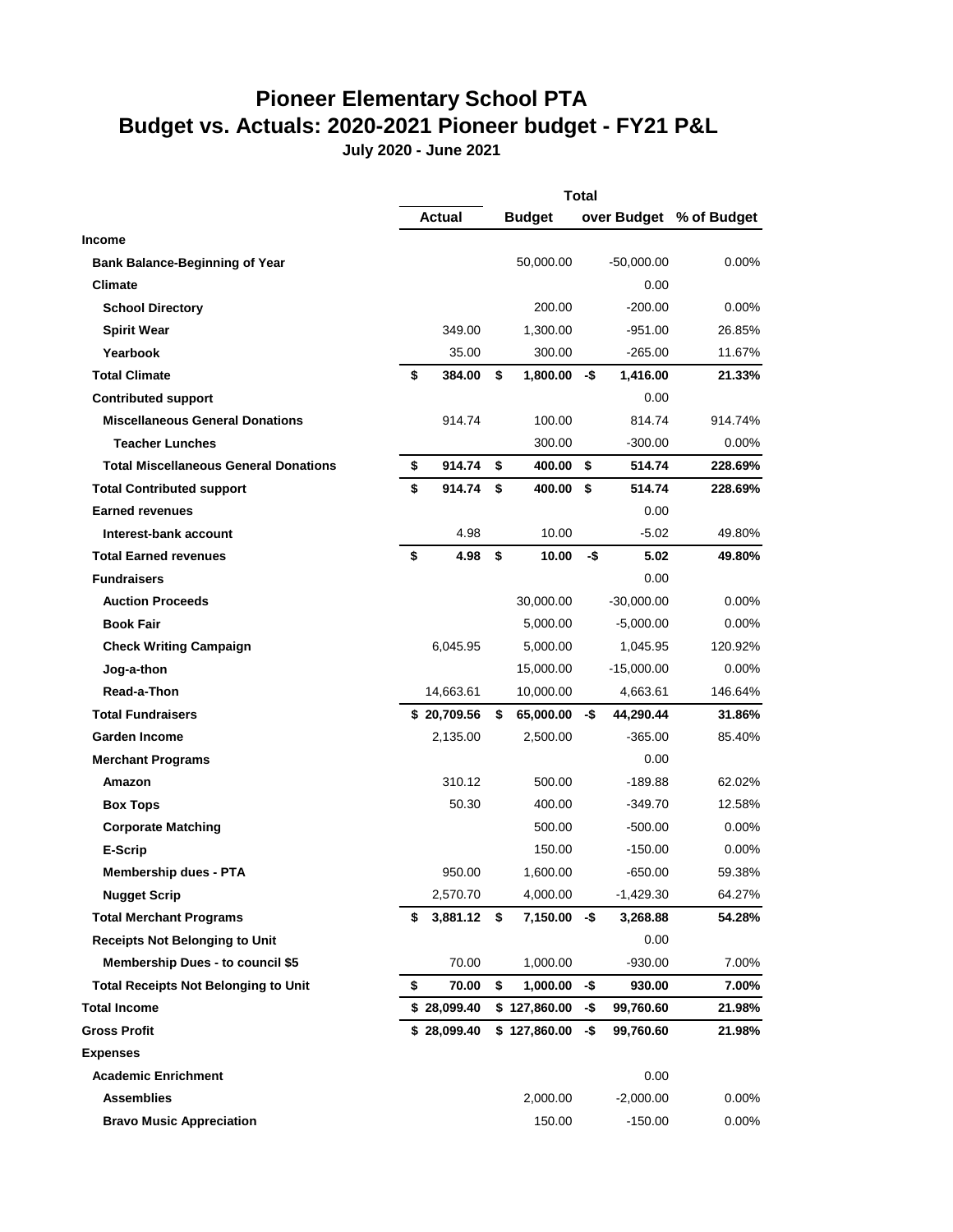| <b>Fine Art Supplies</b>                         |                | 500.00                      |     | $-500.00$                | $0.00\%$          |
|--------------------------------------------------|----------------|-----------------------------|-----|--------------------------|-------------------|
| Garden Program                                   | 478.41         | 5,400.00                    |     | -4,921.59                | 8.86%             |
| <b>Julius Ceasar Day</b>                         |                | 100.00                      |     | $-100.00$                | $0.00\%$          |
| PACE (Chess Club/Star Nova)                      |                | 1,000.00                    |     | $-1,000.00$              | $0.00\%$          |
| <b>PE Program</b>                                |                | 1,000.00                    |     | $-1,000.00$              | 0.00%             |
| <b>School Play</b>                               | 249.00         | 3,000.00                    |     | $-2,751.00$              | 8.30%             |
| <b>Science Subscription</b>                      | 741.51         | 742.00                      |     | $-0.49$                  | 99.93%            |
| <b>Walker Creek Transportation</b>               |                | 6,600.00                    |     | $-6,600.00$              | 0.00%             |
| <b>Total Academic Enrichment</b>                 | \$<br>1,468.92 | \$<br>20,492.00             | -\$ | 19,023.08                | 7.17%             |
| <b>Academic Support</b>                          |                |                             |     | 0.00                     |                   |
| <b>CAASPP Testing Snacks (Star)</b>              |                | 300.00                      |     | $-300.00$                | $0.00\%$          |
| <b>Reading Counts Subscription Fee</b>           | 372.80         | 500.00                      |     | $-127.20$                | 74.56%            |
| <b>Supplemental Classified Hours</b>             |                | 10,000.00                   |     | $-10,000.00$             | $0.00\%$          |
| <b>Total Academic Support</b>                    | \$<br>372.80   | \$<br>10,800.00             | -\$ | 10,427.20                | 3.45%             |
| <b>Adminstrative expenses</b>                    |                |                             |     | 0.00                     |                   |
| <b>Accountant</b>                                | 500.00         | 500.00                      |     | 0.00                     | 100.00%           |
| <b>Administrative Expenses-Other</b>             | 54.07          | 250.00                      |     | -195.93                  | 21.63%            |
| <b>Bank Fees</b>                                 |                | 50.00                       |     | $-50.00$                 | $0.00\%$          |
| <b>Financial Software</b>                        |                | 300.00                      |     | $-300.00$                | 0.00%             |
| Insurance - non-employee                         | 258.00         | 258.00                      |     | 0.00                     | 100.00%           |
| <b>Membership Supplies</b>                       | 44.00          | 400.00                      |     | $-356.00$                | 11.00%            |
| website domain                                   | 113.95         | 150.00                      |     | $-36.05$                 | 75.97%            |
| <b>Total Adminstrative expenses</b>              | \$<br>970.02   | \$<br>1,908.00              | -\$ | 937.98                   | 50.84%            |
| <b>Climate -Expenses</b>                         |                |                             |     | 0.00                     |                   |
| <b>Bike To School Program-Active4Me</b>          |                | 800.00                      |     | $-800.00$                | 0.00%             |
| <b>Distance Learning Support</b>                 | 3,889.74       | 10,290.00                   |     | -6,400.26                | 37.80%            |
| <b>Intramural Supervisor 1</b>                   |                | 3,000.00                    |     | $-3,000.00$              | $0.00\%$          |
| <b>Intramural Supervisor 2</b>                   |                | 5,000.00                    |     | $-5,000.00$              | 0.00%             |
| <b>Parent Education</b>                          | 500.00         | 550.00                      |     | $-50.00$                 | 90.91%            |
| <b>Red Ribbon Week</b>                           |                | 20.00                       |     | $-20.00$                 | 0.00%             |
| <b>Spirit Wear</b>                               |                | 1,500.00                    |     | $-1,500.00$              | 0.00%             |
| <b>Student Council</b>                           |                | 100.00                      |     | $-100.00$                | $0.00\%$          |
| Yearbook                                         | 140.62         | 1,000.00                    |     | $-859.38$                | 14.06%            |
| <b>Total Climate - Expenses</b>                  | \$<br>4,530.36 | \$<br>22,260.00             | -\$ | 17,729.64                | 20.35%            |
| <b>Community Events - Expenses</b>               |                |                             |     | 0.00                     |                   |
| <b>Fall Festival (COGS)</b>                      |                | 200.00                      |     | $-200.00$                | 0.00%             |
| <b>Movie Night</b>                               |                | 300.00                      |     | $-300.00$                | $0.00\%$          |
| <b>Science Night</b>                             |                | 100.00                      |     | $-100.00$                | $0.00\%$          |
| <b>Spring Fling</b>                              |                | 200.00                      |     | $-200.00$                | $0.00\%$          |
| <b>Total Community Events - Expenses</b>         | \$<br>0.00     | \$<br>800.00                | -\$ | 800.00                   | $0.00\%$          |
| Disbursements Not Belonging to Unit              |                |                             |     | 0.00                     |                   |
| <b>Membership Dues - to Council \$5</b>          | 30.00          | 1,000.00                    |     | $-970.00$                | 3.00%             |
| <b>Total Disbursements Not Belonging to Unit</b> | \$<br>30.00    | \$<br>1,000.00              | -\$ | 970.00                   | 3.00%             |
| <b>Earmarked PTA Funds</b>                       |                |                             |     | 0.00                     |                   |
| Walker Creek Class Funds (2020)                  |                | 9,000.00                    |     | $-9,000.00$              | 0.00%             |
| <b>Walker Creek Class Funds (2021)</b>           |                |                             |     |                          |                   |
| <b>Total Earmarked PTA Funds</b>                 | \$<br>0.00     | \$<br>8,400.00<br>17,400.00 | -\$ | $-8,400.00$<br>17,400.00 | 0.00%<br>$0.00\%$ |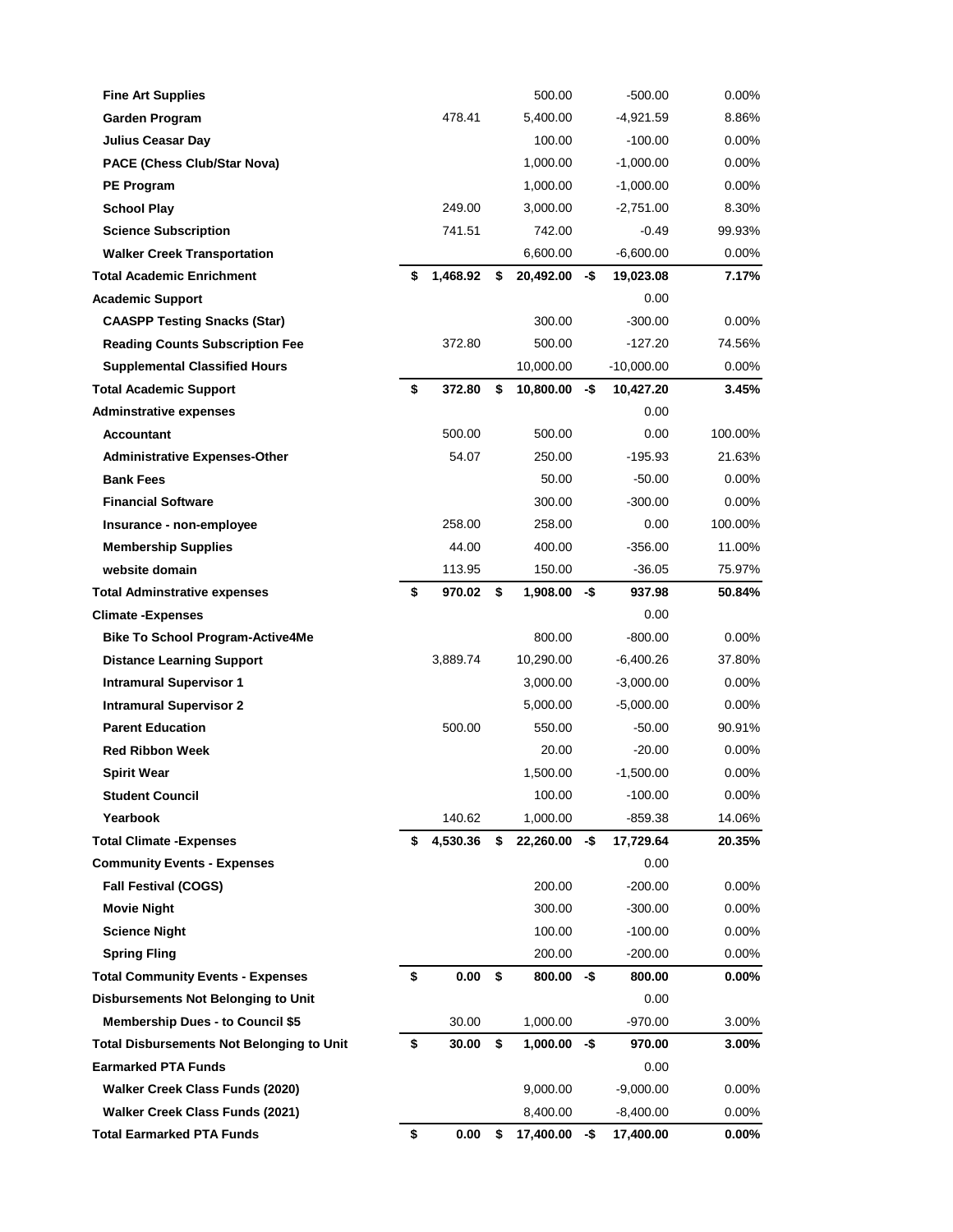| <b>Facilities</b>                       |                  |                    |     | 0.00                  |                    |
|-----------------------------------------|------------------|--------------------|-----|-----------------------|--------------------|
| Library                                 | 2,355.38         | 3,000.00           |     | -644.62               | 78.51%             |
| <b>Recess Equipment</b>                 |                  | 1,000.00           |     | $-1,000.00$           | $0.00\%$           |
| <b>Total Facilities</b>                 | \$<br>2,355.38   | \$<br>4,000.00     | -\$ | 1,644.62              | 58.88%             |
| <b>Fundraisers - Expenses</b>           |                  |                    |     | 0.00                  |                    |
| <b>Auction (COGS)</b>                   |                  |                    |     | 0.00                  |                    |
| <b>Auction Costs</b>                    |                  | 10,000.00          |     | $-10,000.00$          | $0.00\%$           |
| <b>Total Auction (COGS)</b>             | \$<br>0.00       | \$<br>10,000.00    | -\$ | 10,000.00             | $0.00\%$           |
| Book Fair (COGS)                        |                  | 8,000.00           |     | $-8,000.00$           | $0.00\%$           |
| <b>Box Tops (COGS)</b>                  |                  | 50.00              |     | $-50.00$              | $0.00\%$           |
| <b>Escrip/Nugget (COGS)</b>             |                  | 50.00              |     | $-50.00$              | $0.00\%$           |
| Jog-a-thon (COGS)                       | 14.02            | 3,000.00           |     | $-2,985.98$           | 0.47%              |
| Read-a-Thon (COGS)                      | 1,395.00         | 10,000.00          |     | $-8,605.00$           | 13.95%             |
| <b>Total Fundraisers - Expenses</b>     | \$<br>1,409.02   | \$<br>31,100.00    | -\$ | 29,690.98             | 4.53%              |
| <b>Hospitality</b>                      |                  |                    |     | 0.00                  |                    |
| <b>Back to School Lunch</b>             | 288.36           | 500.00             |     | $-211.64$             | 57.67%             |
| <b>GM Meet &amp; Greet</b>              | 69.72            | 100.00             |     | $-30.28$              | 69.72%             |
| P/T Conf Wk Lunch (2)                   | 1,321.90         | 1,400.00           |     | $-78.10$              | 94.42%             |
| <b>Teacher Appreciation Wk.Lunch</b>    | 500.00           | 500.00             |     | $0.00\,$              | 100.00%            |
| <b>Total Hospitality</b>                | \$<br>2,179.98   | \$<br>2,500.00     | -\$ | 320.02                | 87.20%             |
| <b>Scholarships</b>                     |                  |                    |     | $0.00\,$              |                    |
| <b>Walker Creek Scholarship</b>         |                  | 500.00             |     | $-500.00$             | $0.00\%$           |
| Yearbook                                |                  | 150.00             |     | $-150.00$             | $0.00\%$           |
| <b>Total Scholarships</b>               | \$<br>0.00       | \$<br>$650.00 - $$ |     | 650.00                | $0.00\%$           |
| <b>Teacher Funds</b>                    |                  |                    |     | $0.00\,$              |                    |
| Benge, Debbie                           | 43.09            | 100.00             |     | $-56.91$              | 43.09%             |
| Campbell, Janell                        | 500.00           | 500.00             |     | $0.00\,$              | 100.00%            |
| Caridi, Ann Marie                       | 500.00           | 500.00             |     | 0.00                  | 100.00%            |
| Childers, Kasey SS RSP                  | 223.82           | 350.00             |     | $-126.18$             | 63.95%             |
| Cooper, Kelly                           | 119.68           | 500.00             |     | $-380.32$             | 23.94%             |
| Cosgrove, Pam                           | 175.00           | 500.00             |     | $-325.00$             | 35.00%             |
| Daugherty, Scott                        | 296.38           | 500.00             |     | -203.62               | 59.28%             |
| DeUlloa, Peggy/Patchett, Kim            | 142.81           | 500.00             |     | $-357.19$             | 28.56%             |
| <b>Fields, Laurel</b><br>Fingerman, Len | 500.00<br>347.08 | 500.00             |     | $0.00\,$<br>$-152.92$ | 100.00%            |
| <b>Fullington, Zachary</b>              |                  | 500.00<br>250.00   |     | -250.00               | 69.42%<br>$0.00\%$ |
| Greaves, Mary Science 4th               | 250.00           | 250.00             |     | 0.00                  | 100.00%            |
| Jimenez-Pepper, Ashley                  | 263.50           | 500.00             |     | $-236.50$             | 52.70%             |
| Johnson, Tara                           | 268.15           | 500.00             |     | -231.85               | 53.63%             |
| Keller, Grace                           | 305.36           | 500.00             |     | -194.64               | 61.07%             |
| Leverone, Lauren                        | 479.27           | 500.00             |     | $-20.73$              | 95.85%             |
| <b>Mariano, Nick SSOT</b>               |                  | 250.00             |     | -250.00               | $0.00\%$           |
| <b>Matthews, Melody SS Science</b>      | 363.91           | 500.00             |     | -136.09               | 72.78%             |
| McLeod, Larsen                          |                  | 250.00             |     | -250.00               | 0.00%              |
| Moore, Priscilla SS Inclusion           | 500.00           | 500.00             |     | 0.00                  | 100.00%            |
| <b>Pesmark, Christine</b>               | 298.89           | 500.00             |     | $-201.11$             | 59.78%             |
| Powell, Kristy                          | 463.18           | 500.00             |     | $-36.82$              | 92.64%             |
|                                         |                  |                    |     |                       |                    |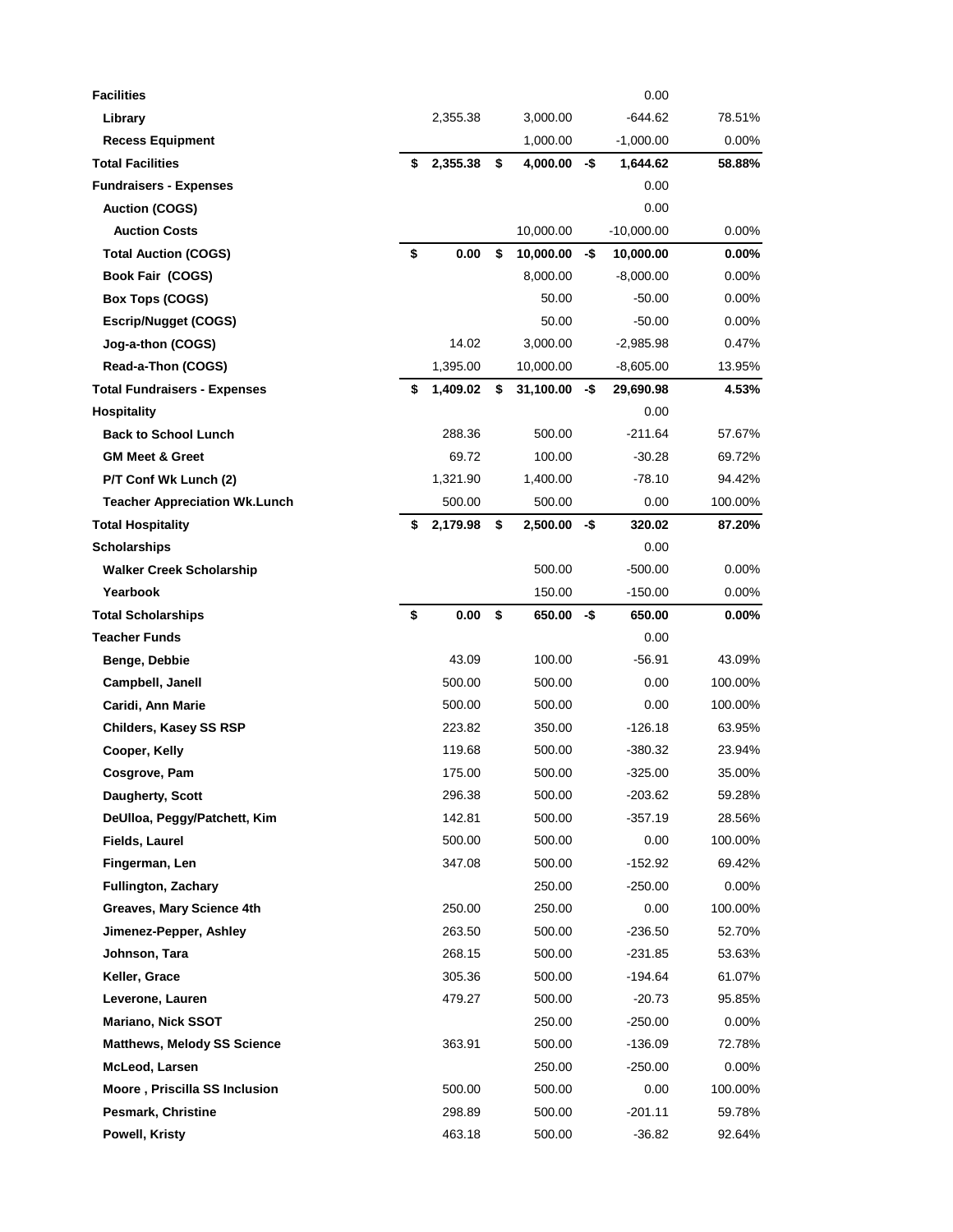| Net Income                  | \$<br>5,032.23 | \$<br>0.00       | \$  | 5,032.23   |          |
|-----------------------------|----------------|------------------|-----|------------|----------|
| <b>Net Operating Income</b> | 5,032.23<br>\$ | \$<br>0.00       | \$  | 5,032.23   |          |
| Total Expenses              | \$23,067.17    | 127,860.00<br>\$ | -\$ | 104,792.83 | 18.04%   |
| <b>Total Teacher Funds</b>  | 9,750.69<br>\$ | \$<br>14,950.00  | -\$ | 5,199.31   | 65.22%   |
| Walsh, Amanda               | 462.70         | 500.00           |     | -37.30     | 92.54%   |
| Viguie, Susan/Hunter, Amy   | 239.39         | 500.00           |     | $-260.61$  | 47.88%   |
| <b>Tealdi, Matthew</b>      | 500.00         | 500.00           |     | 0.00       | 100.00%  |
| <b>Stanowicz, Scott</b>     | 137.06         | 500.00           |     | $-362.94$  | 27.41%   |
| <b>Stanowicz, Kristine</b>  | 500.00         | 500.00           |     | 0.00       | 100.00%  |
| Sorenson, Anna              |                | 250.00           |     | $-250.00$  | $0.00\%$ |
| Sorensen, Michelle          | 166.17         | 500.00           |     | $-333.83$  | 33.23%   |
| Sodergren, Dana             | 500.00         | 500.00           |     | 0.00       | 100.00%  |
| Simao, Molly                | 42.43          | 500.00           |     | $-457.57$  | 8.49%    |
| Seto, April                 | 190.47         | 250.00           |     | -59.53     | 76.19%   |
| Rausch, Devyn               | 500.00         | 500.00           |     | 0.00       | 100.00%  |
| Raubach, Nori               | 472.35         | 500.00           |     | $-27.65$   | 94.47%   |

May 21, 2021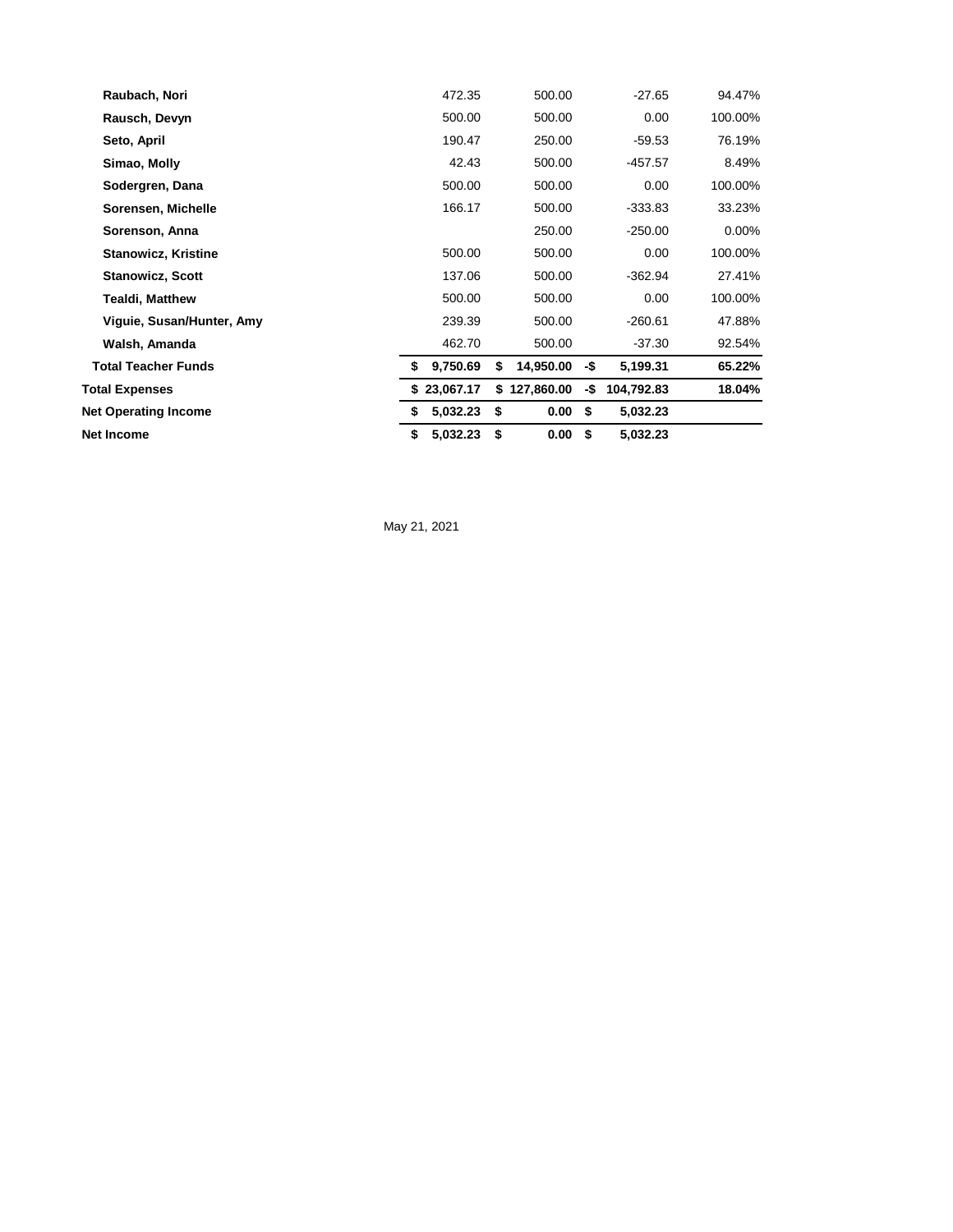# **Pioneer Elementary School PTA Check Detail**

**March 1, 2021 - May 21, 2021**

|                                                  |                 | <b>Transaction</b> |                    |                            |                                                    |                     |
|--------------------------------------------------|-----------------|--------------------|--------------------|----------------------------|----------------------------------------------------|---------------------|
|                                                  | Date            | <b>Type</b>        | Num                | Name                       | <b>Memo/Description</b>                            | Amount              |
| <b>Pioneer Elementary</b><br><b>PTA Bank Acc</b> |                 |                    |                    |                            |                                                    |                     |
|                                                  | 3/15/2021       | Check              |                    | 7363 Priscilla Moore-Fok   |                                                    | $-601.33$           |
|                                                  |                 |                    |                    |                            | Teacher Funds - Supplies, web/doc-cams, flashcards | 500.00              |
|                                                  |                 |                    |                    |                            | Distance Learning - word cards, supplies           | 101.33              |
|                                                  | 3/31/2021 Check |                    | 7364 Kristy Powell |                            |                                                    | $-122.56$           |
|                                                  |                 |                    |                    |                            | Supplies                                           | 122.56              |
|                                                  | 3/31/2021       | Check              |                    | 7365 Ashley Jimenez-Pepper |                                                    | $-136.03$           |
|                                                  |                 |                    |                    |                            | Classroom supplies, audio, desk riser              | 136.03              |
|                                                  | 3/31/2021 Check |                    |                    | 7366 Melody Matthews       |                                                    | $-99.15$            |
|                                                  |                 |                    |                    |                            | Supplies                                           | 99.15               |
|                                                  |                 |                    |                    |                            |                                                    |                     |
|                                                  | 3/31/2021       | Check              |                    | 7367 Seana Holland         | Books, Supplies                                    | $-675.43$<br>675.43 |
|                                                  |                 |                    |                    |                            |                                                    |                     |
|                                                  | 4/1/2021        | Check              |                    | 7368 Janell Campbell       |                                                    | $-522.72$           |
|                                                  |                 |                    |                    |                            | Teacher Funds - Supplies, books, putty             | 500.00              |
|                                                  |                 |                    |                    |                            | Distance Learning -supplies, lapboards             | 22.72               |
|                                                  | 4/5/2021        | Check              | 7369 Laurel Fields |                            |                                                    | $-355.39$           |
|                                                  |                 |                    |                    |                            | Supplies                                           | 355.39              |
|                                                  | 4/5/2021        | Check              |                    | 7370 Peggy DeUlloa         |                                                    | $-22.81$            |
|                                                  |                 |                    |                    |                            | <b>Teacher Supplies</b>                            | 22.81               |
|                                                  | 4/9/2021        | Check              |                    | 7371 Ann Marie Caridi      |                                                    | $-129.89$           |
|                                                  |                 |                    |                    |                            | Teacher Funds- Desk Riser                          | 129.89              |
|                                                  | 4/9/2021        | Check              |                    | 7372 Kim Patchett-Thonen   |                                                    | $-12.99$            |
|                                                  |                 |                    |                    |                            | <b>Teacher Supplies</b>                            | 12.99               |
|                                                  | 4/21/2021 Check |                    | 7373 April Seto    |                            |                                                    | $-190.47$           |
|                                                  |                 |                    |                    |                            | <b>Teacher Funds - Supplies</b>                    | 190.47              |
|                                                  | 4/21/2021 Check |                    | 7374 Grace Keller  |                            |                                                    | $-84.04$            |
|                                                  |                 |                    |                    |                            | Supplies                                           | 84.04               |
|                                                  |                 |                    |                    |                            |                                                    |                     |
|                                                  | 4/21/2021 Check |                    |                    | 7375 Seana Holland         |                                                    | $-782.37$           |
|                                                  |                 |                    |                    |                            | Books, Supplies                                    | 782.37              |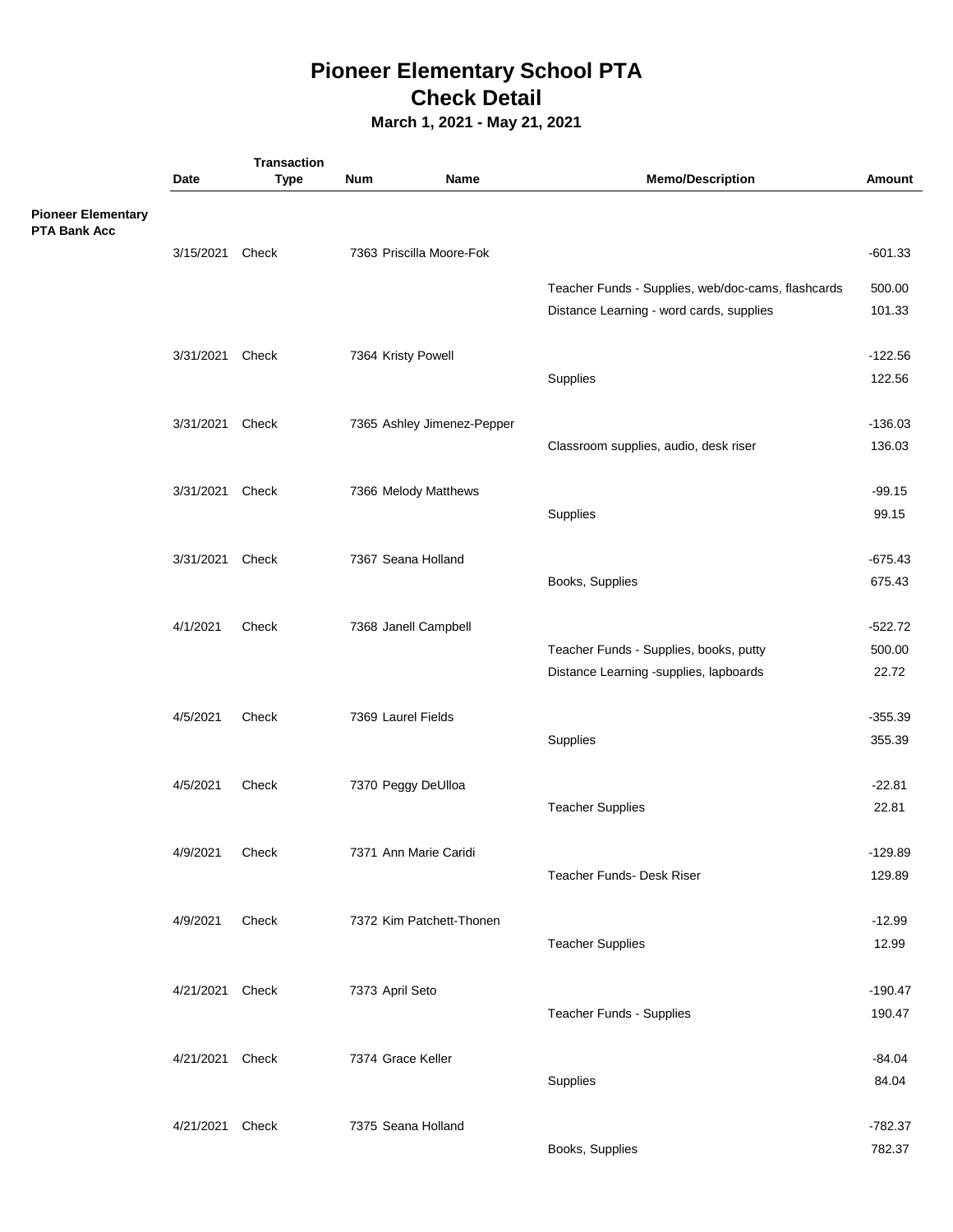| 4/21/2021 Check |       | 7376 Melody Matthews   |                                             | $-119.24$ |
|-----------------|-------|------------------------|---------------------------------------------|-----------|
|                 |       |                        | Supplies                                    | 119.24    |
|                 |       |                        |                                             |           |
| 4/21/2021       | Check | 7377 Kellie Black      |                                             | $-730.90$ |
|                 |       |                        | Lunches for teachers                        | 730.90    |
| 4/21/2021       | Check | 7378 Peggy DeUlloa     |                                             | $-25.75$  |
|                 |       |                        | Supplies                                    | 25.75     |
|                 |       |                        |                                             |           |
| 4/21/2021       | Check | 7379 Devyn Rausch      |                                             | $-566.79$ |
|                 |       |                        | Supplies                                    | 326.45    |
|                 |       |                        | <b>DL Supplies</b>                          | 240.34    |
| 4/21/2021       | Check | 7380 Doug Sulenta      |                                             | $-117.09$ |
|                 |       |                        | Beautification of Campus exp.-Garden        | 117.09    |
| 4/29/2021       | Check | 7381 Matthew Tealdi    |                                             | $-877.05$ |
|                 |       |                        | Supplies                                    | 500.00    |
|                 |       |                        | <b>DL Supplies</b>                          | 377.05    |
|                 |       |                        |                                             |           |
| 4/29/2021       | Check | 7382 Laurel Fields     |                                             | $-142.20$ |
|                 |       |                        | <b>Teacher Supplies</b>                     | 63.46     |
|                 |       |                        | <b>DL Supplies</b>                          | 78.74     |
| 4/29/2021       | Check | 7383 Kristy Powell     |                                             | $-58.24$  |
|                 |       |                        | Supplies                                    | 58.24     |
|                 |       |                        |                                             |           |
| 4/29/2021       | Check | 7384 Sheryl Yamamoto   |                                             | $-361.32$ |
|                 |       |                        | Garden mulch                                | 361.32    |
| 4/30/2021       | Check | 7385 Marta Viguie      |                                             | $-223.82$ |
|                 |       |                        | <b>Teacher Funds</b>                        | 223.82    |
|                 |       |                        |                                             |           |
| 4/30/2021       | Check | 7386 Dana Sodergren    |                                             | $-226.27$ |
|                 |       |                        | <b>Teacher Funds</b>                        | 224.82    |
|                 |       |                        | Distance Learning                           | 1.45      |
| 5/5/2021        | Check | 7387 Len Fingerman     |                                             | $-210.48$ |
|                 |       |                        | <b>Teacher Funds</b>                        | 210.48    |
|                 |       |                        |                                             |           |
| 5/5/2021        | Check | 7388 Christine Pesmark |                                             | $-298.89$ |
|                 |       |                        | <b>Teacher Funds</b>                        | 298.89    |
| 5/21/2021       | Check | 7389 Ann Marie Caridi  |                                             | $-398.79$ |
|                 |       |                        | Teacher Funds - art, books                  | 216.23    |
|                 |       |                        | Distance Learning Support - indiv. Supplies | 182.56    |
|                 |       |                        |                                             |           |
| 5/21/2021       | Check | 7390 Mary Greaves      |                                             | $-152.90$ |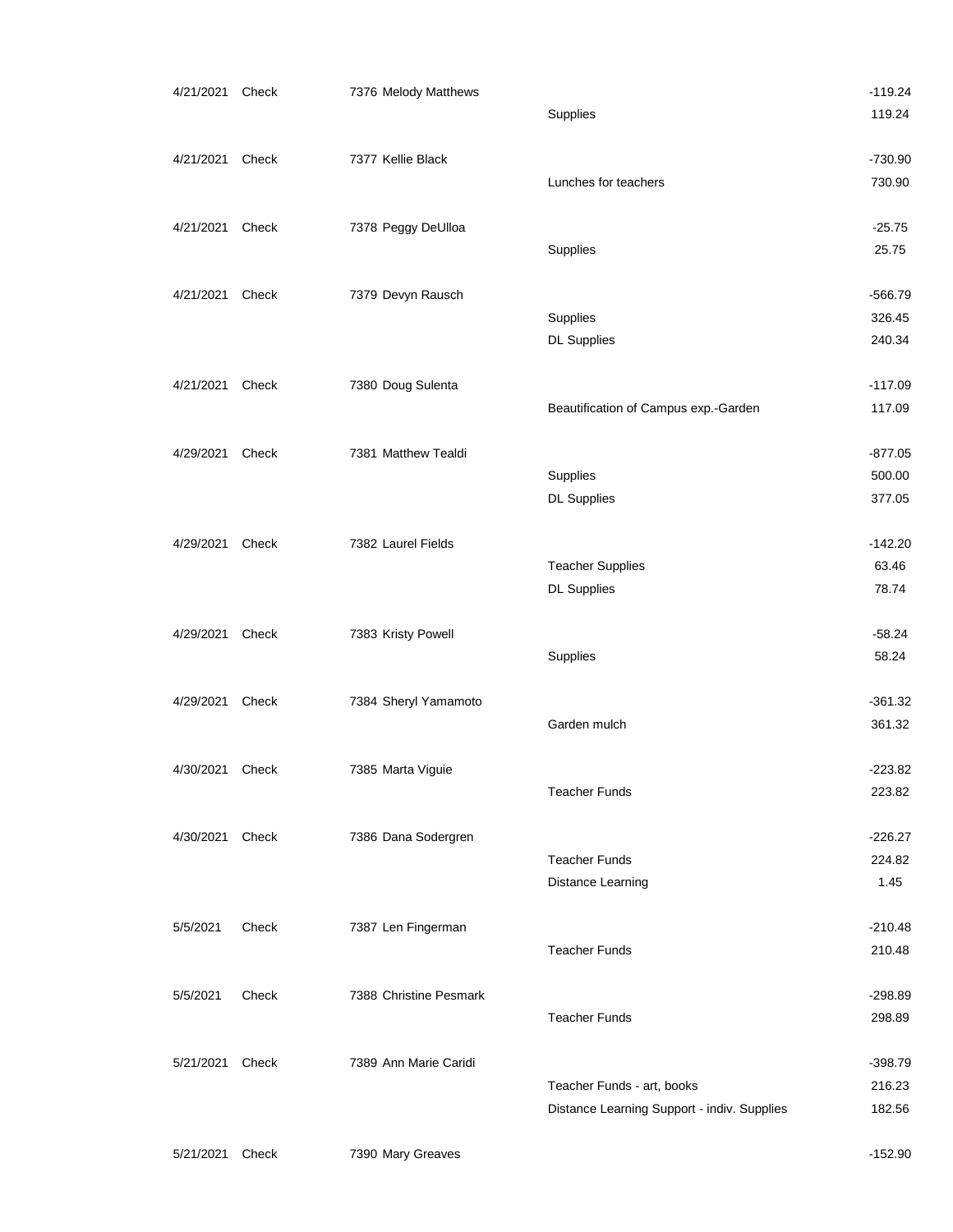|                 |       |                             | <b>Teacher Funds</b>                       | 141.17      |
|-----------------|-------|-----------------------------|--------------------------------------------|-------------|
|                 |       |                             | DL - Sub. Fee                              | 11.73       |
| 5/21/2021       | Check | 7391 Pioneer Elementary     |                                            | $-1,432.31$ |
|                 |       |                             | DL - Caridi Supplies                       | 154.55      |
|                 |       |                             | DL - Campbell Supplies                     | 108.84      |
|                 |       |                             | Teacher Funds-Viguie/Hunter                | 239.39      |
|                 |       |                             | DL - Sodergren                             | 321.16      |
|                 |       |                             | School Play Lic.                           | 249.00      |
|                 |       |                             | Teacher Funds-Daugherty                    | 224.81      |
|                 |       |                             | <b>DL-Fields</b>                           | 134.56      |
| 5/21/2021       | Check | 7392 Amanda Walsh           |                                            | $-62.96$    |
|                 |       |                             | Teacher Funds - Art, Online Subs.          | 62.96       |
| 5/21/2021 Check |       | 7393 Kathrine Cole-Leathers |                                            | $-897.58$   |
|                 |       |                             | Library - Books                            | 897.58      |
| 5/21/2021       | Check | 7394 Len Fingerman          |                                            | $-136.60$   |
|                 |       |                             | Teacher Funds - Books, supplies            | 136.60      |
| 5/21/2021       | Check | 7395 Kellie Black           |                                            | $-673.07$   |
|                 |       |                             | Teacher App. Week - food                   | 500.00      |
|                 |       |                             | P/T Conf. Week - food                      | 65.07       |
|                 |       |                             | Back to School - food                      | 108.00      |
| 5/21/2021       | Check | 7396 Tiffany Yost           |                                            | $-97.31$    |
|                 |       |                             | Jog-a-Thon - paper                         | 14.02       |
|                 |       |                             | Admin - supplies                           | 2.67        |
|                 |       |                             | Ice for lunches                            | 25.93       |
|                 |       |                             | DL Support - Paper flyers                  | 16.77       |
|                 |       |                             | Back to School - goodie bags, appreciation | 37.92       |
|                 |       |                             |                                            |             |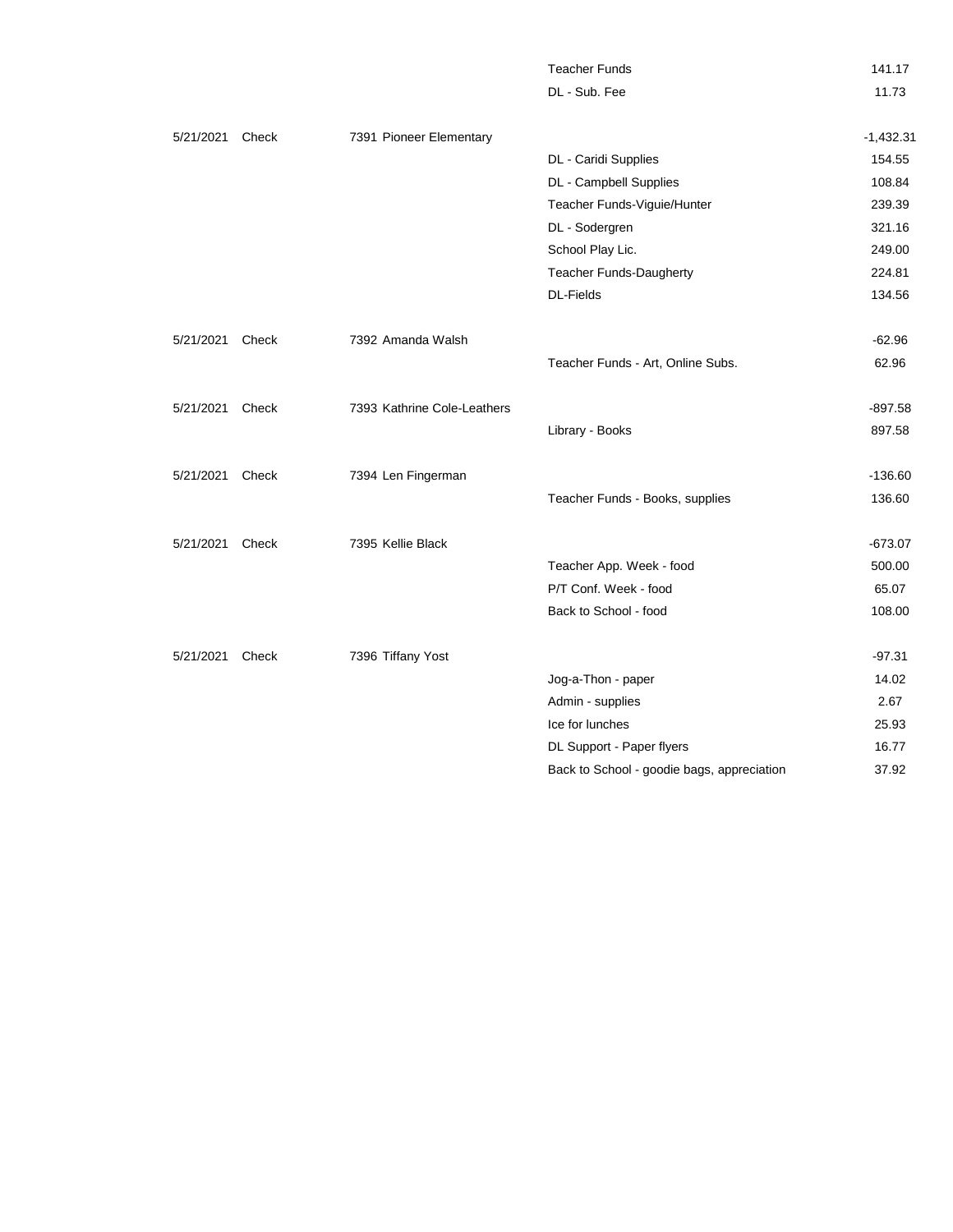# **Pioneer Elementary School PTA Profit and Loss**

**July 1, 2020 - May 21, 2021**

|                                             | <b>Total</b>    |
|---------------------------------------------|-----------------|
| <b>Income</b>                               |                 |
| <b>Climate</b>                              |                 |
| <b>Spirit Wear</b>                          | 349.00          |
| Yearbook                                    | 35.00           |
| <b>Total Climate</b>                        | \$<br>384.00    |
| <b>Contributed support</b>                  |                 |
| <b>Miscellaneous General Donations</b>      | 914.74          |
| <b>Total Contributed support</b>            | \$<br>914.74    |
| <b>Earned revenues</b>                      |                 |
| Interest-bank account                       | 4.98            |
| <b>Total Earned revenues</b>                | \$<br>4.98      |
| <b>Fundraisers</b>                          |                 |
| <b>Check Writing Campaign</b>               | 6,045.95        |
| Read-a-Thon                                 | 14,663.61       |
| <b>Total Fundraisers</b>                    | \$<br>20,709.56 |
| Garden Income                               | 2,135.00        |
| <b>Merchant Programs</b>                    |                 |
| Amazon                                      | 310.12          |
| <b>Box Tops</b>                             | 50.30           |
| <b>Membership dues - PTA</b>                | 950.00          |
| <b>Nugget Scrip</b>                         | 2,570.70        |
| <b>Total Merchant Programs</b>              | \$<br>3,881.12  |
| <b>Receipts Not Belonging to Unit</b>       |                 |
| <b>Membership Dues - to council \$5</b>     | 70.00           |
| <b>Total Receipts Not Belonging to Unit</b> | \$<br>70.00     |
| <b>Total Income</b>                         | \$<br>28,099.40 |
| <b>Gross Profit</b>                         | \$<br>28,099.40 |
| <b>Expenses</b>                             |                 |
| <b>Academic Enrichment</b>                  |                 |
| <b>Garden Program</b>                       | 478.41          |
| <b>School Play</b>                          | 249.00          |
| <b>Science Subscription</b>                 | 741.51          |
| <b>Total Academic Enrichment</b>            | \$<br>1,468.92  |
| <b>Academic Support</b>                     |                 |
| <b>Reading Counts Subscription Fee</b>      | 372.80          |
| <b>Total Academic Support</b>               | \$<br>372.80    |
| <b>Adminstrative expenses</b>               |                 |
| <b>Accountant</b>                           | 500.00          |
| <b>Administrative Expenses-Other</b>        | 54.07           |
| Insurance - non-employee                    | 258.00          |
| <b>Membership Supplies</b>                  | 44.00           |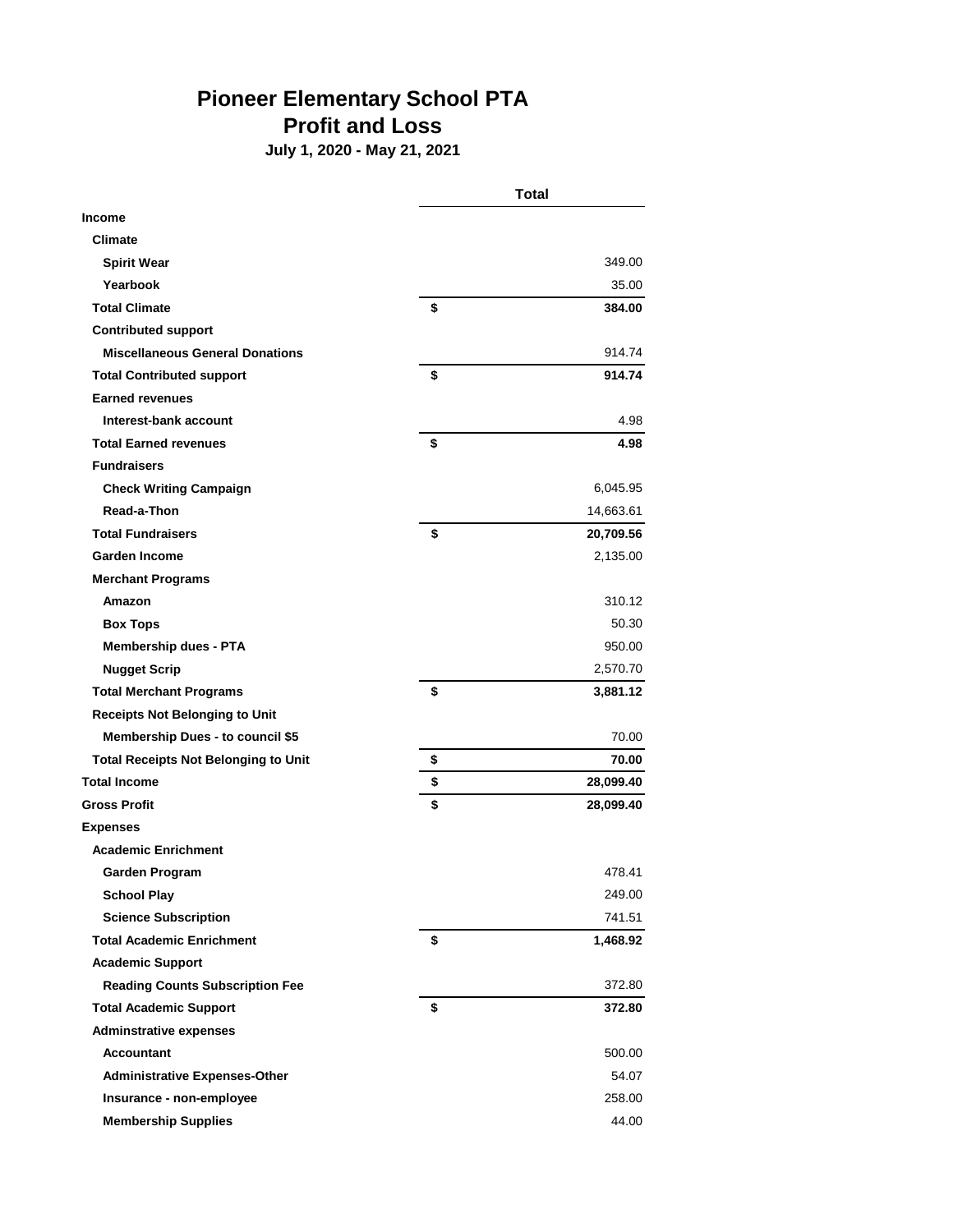| website domain                                   | 113.95         |
|--------------------------------------------------|----------------|
| <b>Total Adminstrative expenses</b>              | \$<br>970.02   |
| <b>Climate -Expenses</b>                         |                |
| <b>Distance Learning Support</b>                 | 3,889.74       |
| <b>Parent Education</b>                          | 500.00         |
| Yearbook                                         | 140.62         |
| <b>Total Climate - Expenses</b>                  | \$<br>4,530.36 |
| <b>Disbursements Not Belonging to Unit</b>       |                |
| <b>Membership Dues - to Council \$5</b>          | 30.00          |
| <b>Total Disbursements Not Belonging to Unit</b> | \$<br>30.00    |
| <b>Facilities</b>                                |                |
| Library                                          | 2,355.38       |
| <b>Total Facilities</b>                          | \$<br>2,355.38 |
| <b>Fundraisers - Expenses</b>                    |                |
| Jog-a-thon (COGS)                                | 14.02          |
| Read-a-Thon (COGS)                               | 1,395.00       |
| <b>Total Fundraisers - Expenses</b>              | \$<br>1,409.02 |
| <b>Hospitality</b>                               |                |
| <b>Back to School Lunch</b>                      | 288.36         |
| <b>GM Meet &amp; Greet</b>                       | 69.72          |
| P/T Conf Wk Lunch (2)                            | 1,321.90       |
| <b>Teacher Appreciation Wk.Lunch</b>             | 500.00         |
| <b>Total Hospitality</b>                         | \$<br>2,179.98 |
| <b>Teacher Funds</b>                             |                |
| Benge, Debbie                                    | 43.09          |
| Campbell, Janell                                 | 500.00         |
| Caridi, Ann Marie                                | 500.00         |
| Childers, Kasey SS RSP (M. Viguie)               | 223.82         |
| Cooper, Kelly                                    | 119.68         |
| Cosgrove, Pam                                    | 175.00         |
| Daugherty, Scott                                 | 296.38         |
| DeUlloa, Peggy/Patchett, Kim                     | 142.81         |
| <b>Fields, Laurel</b>                            | 500.00         |
| Fingerman, Len                                   | 347.08         |
| <b>Greaves, Mary Science 4th</b>                 | 250.00         |
| Jimenez-Pepper, Ashley                           | 263.50         |
| Johnson, Tara                                    | 268.15         |
| Keller, Grace                                    | 305.36         |
| Leverone, Lauren                                 | 479.27         |
| <b>Matthews, Melody SS Science</b>               | 363.91         |
| Moore, Priscilla SS Inclusion                    | 500.00         |
| <b>Pesmark, Christine</b>                        | 298.89         |
| Powell, Kristy                                   | 463.18         |
| Raubach, Nori                                    | 472.35         |
| Rausch, Devyn                                    | 500.00         |
| Seto, April                                      | 190.47         |
| Simao, Molly                                     | 42.43          |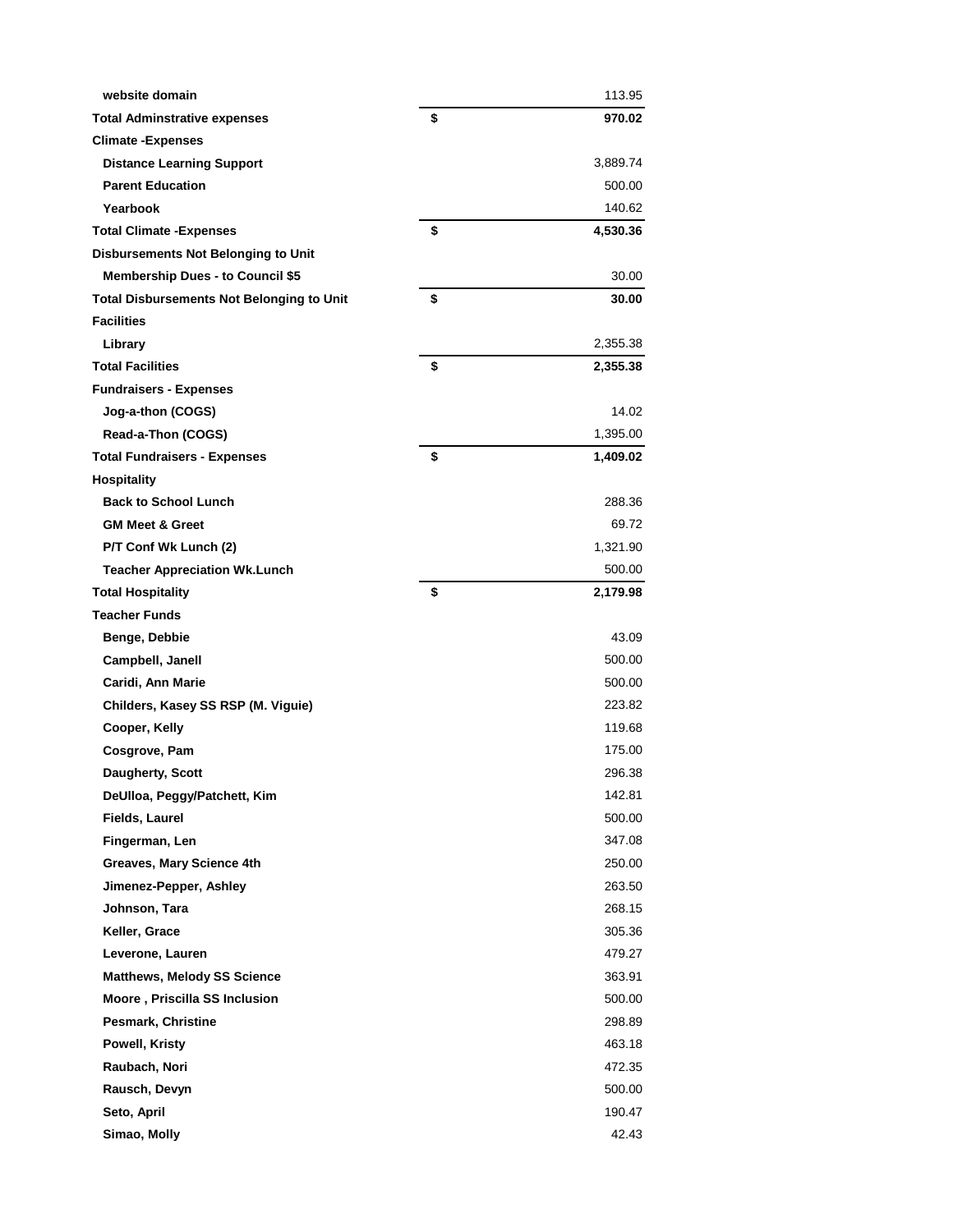| Sodergren, Dana             | 500.00          |
|-----------------------------|-----------------|
| Sorensen, Michelle          | 166.17          |
| <b>Stanowicz, Kristine</b>  | 500.00          |
| <b>Stanowicz, Scott</b>     | 137.06          |
| <b>Tealdi, Matthew</b>      | 500.00          |
| Viguie, Susan/Hunter, Amy   | 239.39          |
| Walsh, Amanda               | 462.70          |
| <b>Total Teacher Funds</b>  | \$<br>9,750.69  |
| <b>Total Expenses</b>       | \$<br>23,067.17 |
| <b>Net Operating Income</b> | \$<br>5,032.23  |
| <b>Net Income</b>           | \$<br>5,032.23  |

May 21, 2021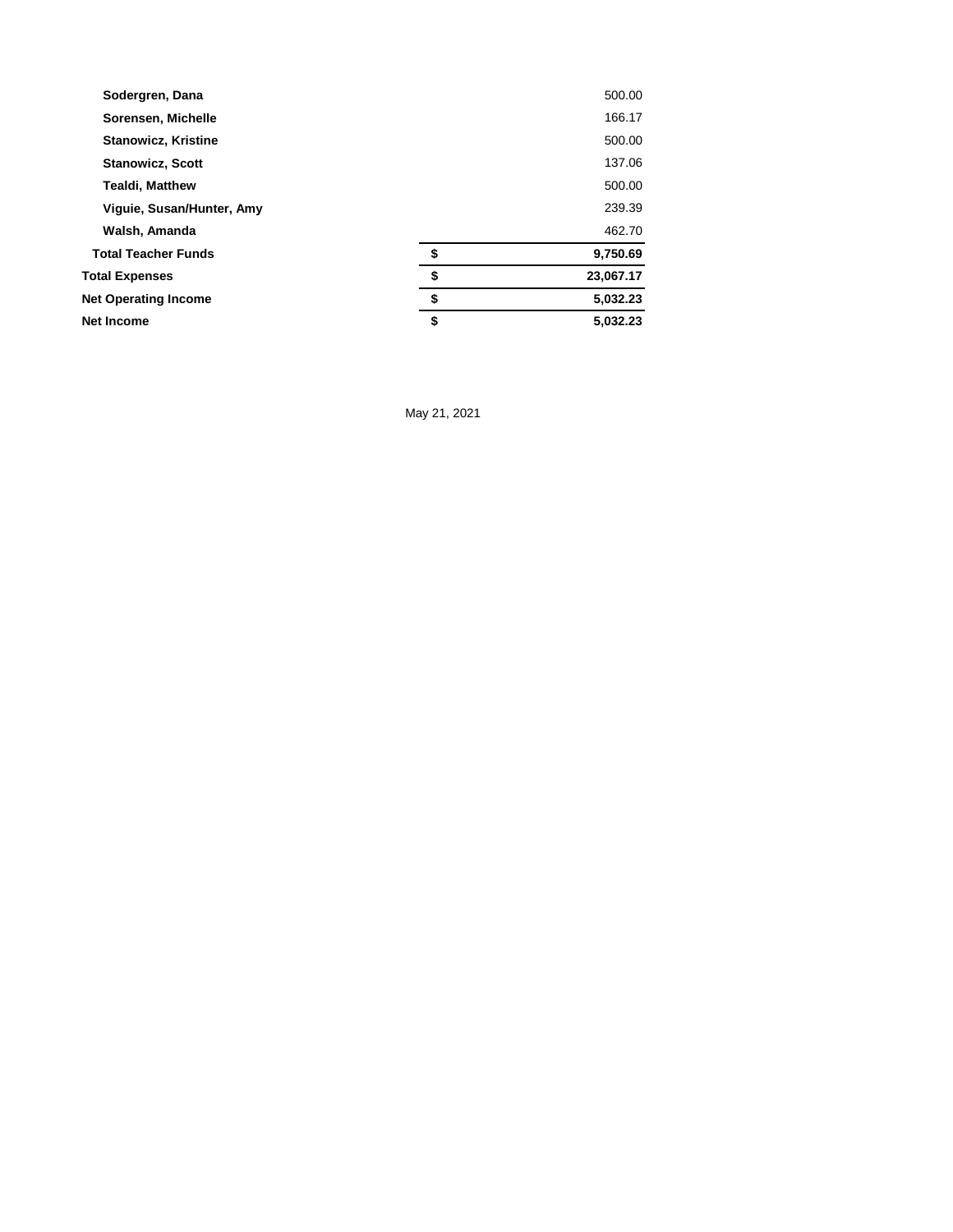• Spring Fling just couldn't be arranged for this year, but am looking forward to it making a comeback next year.

### **Secretary (Swapna Panigrahi)**

- No updates on Secretary issues
- Announcement that my plans for next year are in flux due to the pandemic. Our family will be traveling to India, but we do not know when or for how long. I am so excited to be nominated for President and look forward to the coming year, but I wanted to be transparent that there is a chance I may not be able to fulfill that commitment for the entire school year.

### **VP Membership (Kellie Black-Holcroft)**

- 84 Members currently with two recent additions
- Teacher Appreciation were able to provide flowers brought in by the kids and two lunches - one by the PTA, one mostly by local community member Dawn Coder. This was all covered under our budget.

**VP Fundraising (Kristy Riley)** - not available **VP Communication (Isaac Stevens)** - no updates **VP Enrichment (Lindsay Terry)** - not available

### **Auditor (Gary Law)**

• Preliminary Auditor Report - July 2019-Dec 2019. Everything looks good - receipts match bank statements etc. Everything lines up well, but there is a small discrepancy from the Jun 2018 to Dec 2018 because that ending balance didn't transfer over correctly. There is nothing actually wrong, just the audit report's ending balance doesn't match the next audit report beginning balance. We can go back and find the actual check that didn't clear or we can just move forward with the information from the current audit since that ending balance was correct.

**Q:** Do we need to do anything on the books to deal with that discrepancy? Does an adjustment need to be made?

I would only go back and correct it if the records/Quickbooks don't match the bank statements. All of the hard copy items line up, so it likely isn't worth the hours of research it would take to find the actual issue.

### **Announcements, Feedback, Questions**

### **Len Fingerman**

Thank you to Mr. Dougherty for all he does on our campus from running Club Perry virtually and the school play on top of all of his other responsibilities. He has done so much this year and I would like to officially recognize his efforts.

### **Tiffany Yost**

The Garden Committee wrapped up the two Garden Club sessions scheduled. Sheryl Yamamoto is leaving the Garden program. Currently there might be another parent and a family member helping out with the Garden Program next year. Please continue to look for people who have the experience and availability to be Garden Coordinator